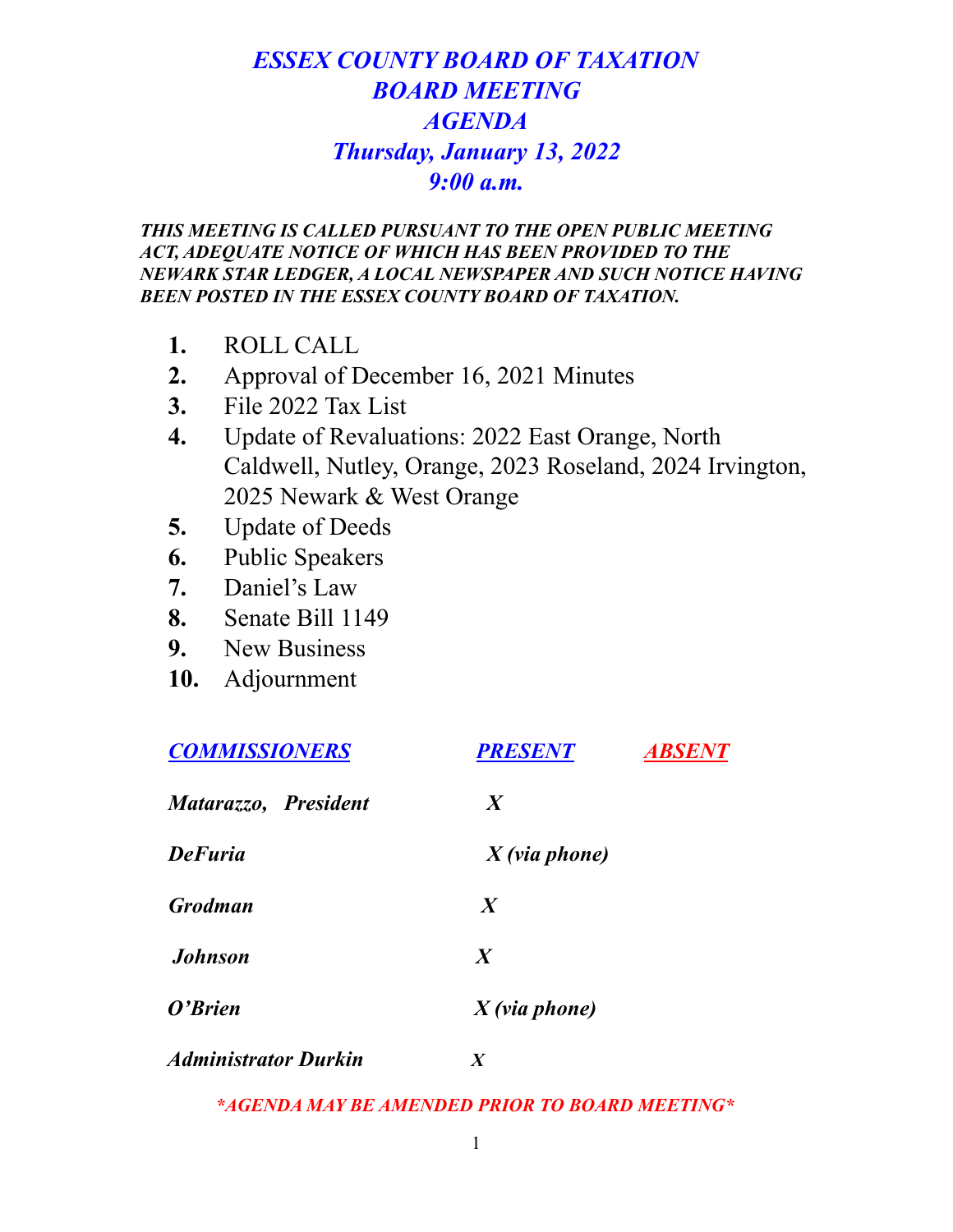*A meeting of the Essex County Board of Taxation was held on Thursday, January 13, 2022 at 9:15 AM at its office located at 495 Dr. Martin Luther King, Jr., Blvd., Newark, New Jersey.*

# *1. ROLL CALL*

*President Matarazzo, Commissioners Grodman and Johnson along with Tax Administrator Durkin were present at the meeting. Commissioners DeFuria and O'Brien were present via phone conference.*

# *2. APPROVAL OF DECEMBER 16, 2021 MINUTES*

*A motion to approve the minutes of December 16, 2021 was made by Commissioner Grodman, Seconded by Commissioner Johnson, all in favor motion approved.*

# *3. FILE 2022 TAX LIST*

*The following Municipalities have filed their respective 2022 Tax Lists: Belleville, Caldwell, Essex Fells, Fairfield, Glen Ridge, Maplewood, Montclair, Roseland, South Orange, Verona and West Caldwell. The following Municipalities have not filed their respective 2022 Tax Lists: Bloomfield, Cedar Grove, East Orange, Irvington, Livingston, Millburn, Newark, North Caldwell, Nutley, Orange and West Orange. A motion to approve the extension of filing the following Municipalities: 2022 Tax List for Cedar Grove until January 31, 2022, Newark January 14, 2022, Orange March 1, 2022, East Orange February 15, 2022 and North Caldwell until February 24, 2022 was made by Commissioner Johnson, Seconded by Commissioner Grodman, all in favor motion approved.*

#### *4. UPDATE OF REVALUATIONS: 2022 EAST ORANGE, NORTH CALDWELL, NUTLEY, ORANGE, 2023 ROSELAND, 2024 IRVINGTON, 2025 NEWARK & WEST ORANGE*

*East Orange Tax Assessor Romal Bullock was not present at the meeting, however according to the monthly report filed by Tyler Technologies they are turning over remaining residential files to the assessor for review on January 14, 2022. They will finish reviewing commercial & exempt properties and discuss informal reviews with assessor about phone hearings and virtual meetings due to COVID-19 restrictions.*

*North Caldwell Tax Assessor George Librizzi was present at the meeting and reported that the town is in the final stage of reviewing and making adjustments on properties and is therefore requesting an extension until February 24, 2022 to file the Tax List.*

*Nutley Tax Assessor Edmund Brown reported that ASI has added additional inspectors from 2 to 7 and they are making progress with the residential properties. He also stated that he does not think the revaluation can be completed this year and suggests that a*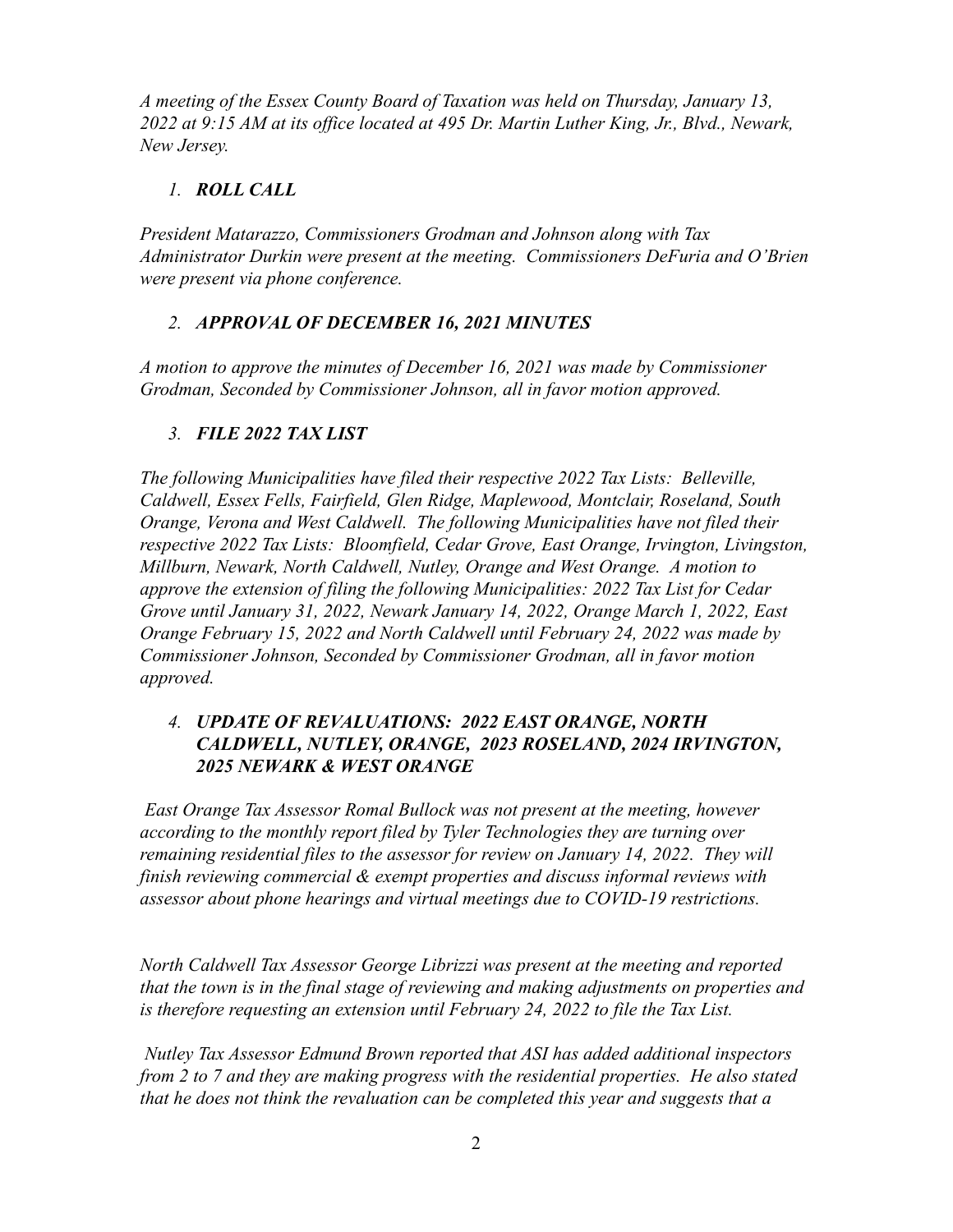*one-year extension will be requested. Tax Administrator Durkin said she will speak to the Administration in Nutley and ask that the request for a one-year extension by the Governing Body be made in writing to the Essex County Board of Taxation.*

*Orange Tax Assessor Christopher Murray was present at the meeting and reported that the Revaluation is 99% complete. Entry to properties has been a problem and the rate is low. Valuation letters will be mailed out and they are anticipating a response from taxpayers to allow entry. He is also requesting an extension to file the 2022 Tax List until March 1, 2022.*

*Roseland Tax Assessor Kevin Esposito was not present at the meeting, so his report was read into the record, which stated that inspections will begin in early spring. He anticipates that taxpayers will be reluctant to allow interior inspections, and PPA is continuing to gather sales information.*

*Irvington Tax Assessor Silvia Forbes was not present at the meeting and Tax Administrator Durkin stated that she will ask the Mayor and CFO of Irvington to attend a future meeting to discuss the holdup of a mapping contract and to see if an RFP has been prepared.*

*Newark Tax Assessor Aaron Wilson was present at the meeting and reported that the RFP was in the Newark Law Department for review and he anticipated the bid for revaluation will be out either by the end of this month or the beginning of next month.*

*West Orange Tax Assessor Kevin Dillon was not present at the meeting, so his report was read into the record which stated that they are working on the Tax Maps and are adhering to the consent order.*

#### *5. UPDATE OF DEEDS*

*As of January 12, 2022, Eight thousand nine hundred and eight deeds have been processed.*

#### *6. PUBLIC SPEAKERS*

*West Caldwell Tax Assessor Richard Hamilton explained the basis for his ratio appeal. He explained that he was successful in having the Division of Taxation reverse a usable industrial sale to non-usable status. He is waiting for the Director of the Division of Taxation to sign the settlement agreement that will increase West Caldwell's ratio from 77.32% to 88.46%. If the stipulation is not signed by end of week Judge Novin will schedule a trial date.*

#### *7. DANIEL'S LAW*